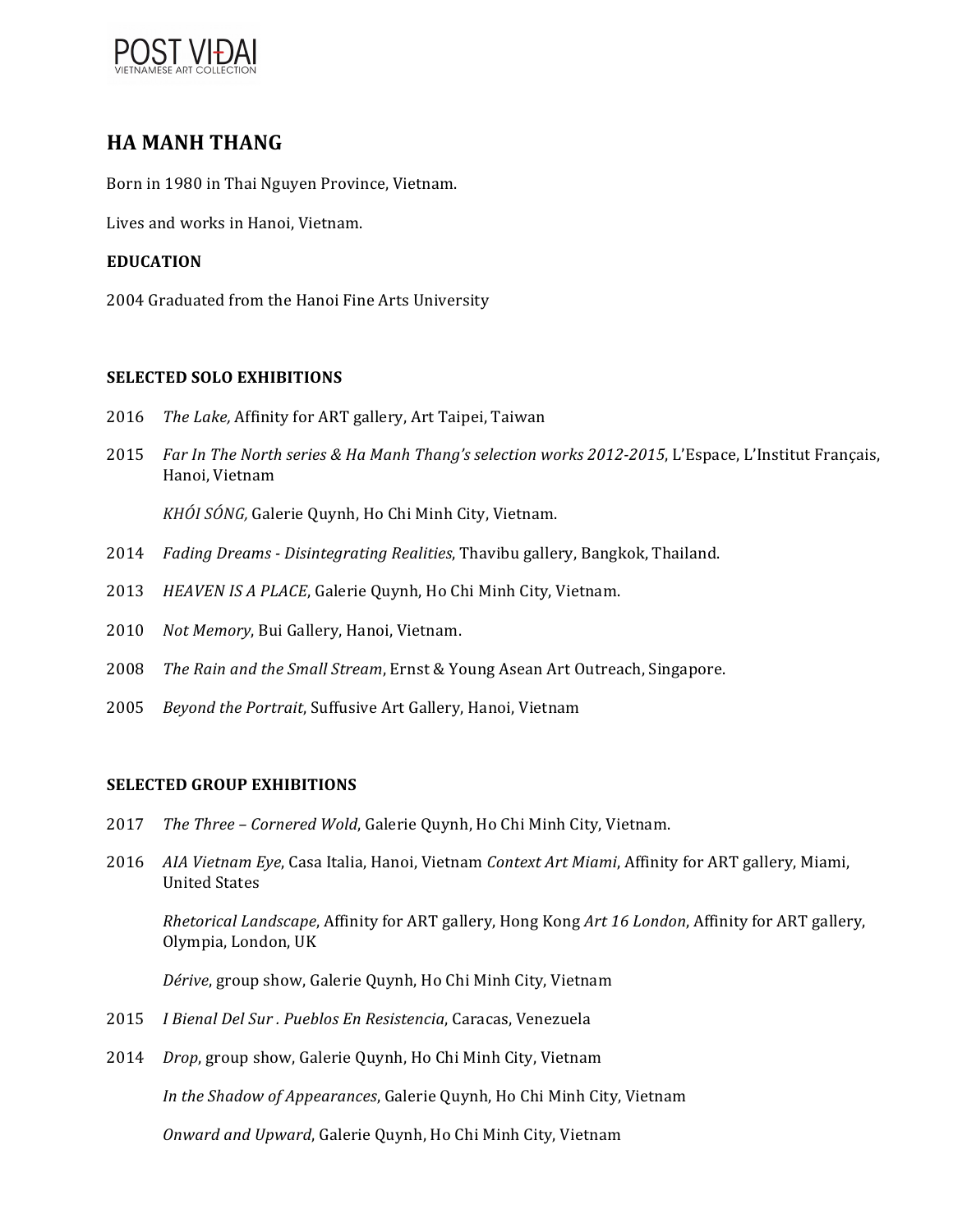

- 2013 *The Grapevine Selection Volume 1*, Vietnam National Museum of Fine Art Hanoi, Vietnam *Current(His) Stories, Galerie Quynh, Ho Chi Minh City, Vietnam*
- 2012 *REVEALED CONCEALED: ALERED ICONS*, Galerie Ouynh, Ho Chi Minh City, Vietnam
- 2011 *Instruments of Meditation: Works of Art from the Zoltán Bodnár Collection*, Reök Palace, Budapest, Hungary
- 2010 *The Armory Show*, Bui Gallery and Mendes Wood Gallery, New York, USA

Ha Manh Thang and Le Quy Tong in the Bodnár Collection, NextArt Galéria, Budapest, Hungary

2009 *Connect: Kunstzene Vietnam*, ifa Galleries, Berlin and Stuttgart, Germany

*Who do you think we are ?, Bui Gallery, Hanoi, Vietnam* 

2008 Post Doi Moi: Vietnamese Art After 1990, Singapore Art Museum

*SH300T*, L'Espace, Centre Culturel Français de Hanoi, Vietnam

- 2007 *Hanoi: 5000 Hoan Kiem Lakes,* curated by Natasha Kraevskaia, Vietnam Fine Arts Museum, Hanoi, Vietnam
- 2006 *Trading,* Suffusive Art Gallery, Hanoi, Vietnam

# **SELECTED BIBLIOGRAPHY**

2016 ART Taipei 2016, exhibition catalog publication

Serenella Ciclitia, AIA VIETNAM EYE, Contemporay Vietnamese Art, Skira, Italia

Pamela Nguyen, Corey, *CATALYS* 1.0 "Market Reports Vietnam", Art Stage Singapore 2016 catalog publication 

Wilson, Carthrine "Vietnam" Almanac edition, Art Asia Pacific, Vol XI, January, 2016, Hongkong

- 2015 Hudson, Suzane, *Attidude Chappter*, *Painting Now*, Thames & Hudson Press, London, UK
- 2014 Nguyen Nhu Huy, "Fading Dream Disintegrating Realities: Two Strange Paradoxes in Ha Manh *Thang's Painting"*, exhibition catalogue, Thavibu gallery Bangkok, Thailand

*Echoing motifs throught 2000 years* " & of Other Thing" July 2014, Hanoi

Ardia, Mai *"Vietnam 10 Best Contemporary Artists and where to find them"*, "The Culture Trip" July, 2014 

- 2013 Scott, Phoebe, "Is this Heaven? Monumentality and Doubt in New Works by Ha Manh Thang" *HEAVEN IS A PLACE*, exhibition catalogue, Galerie Ouynh, Ho Chi Minh City, Vietnam
- 2010 *Connect: Kunstszene Vietnam*, exhibition catalogue, ifa Galerie, Berlin, Germany
- 2009 Godfrey, Tony, "Post- Feminism", Painting Today, Phaidon Press, London, United Kingdom